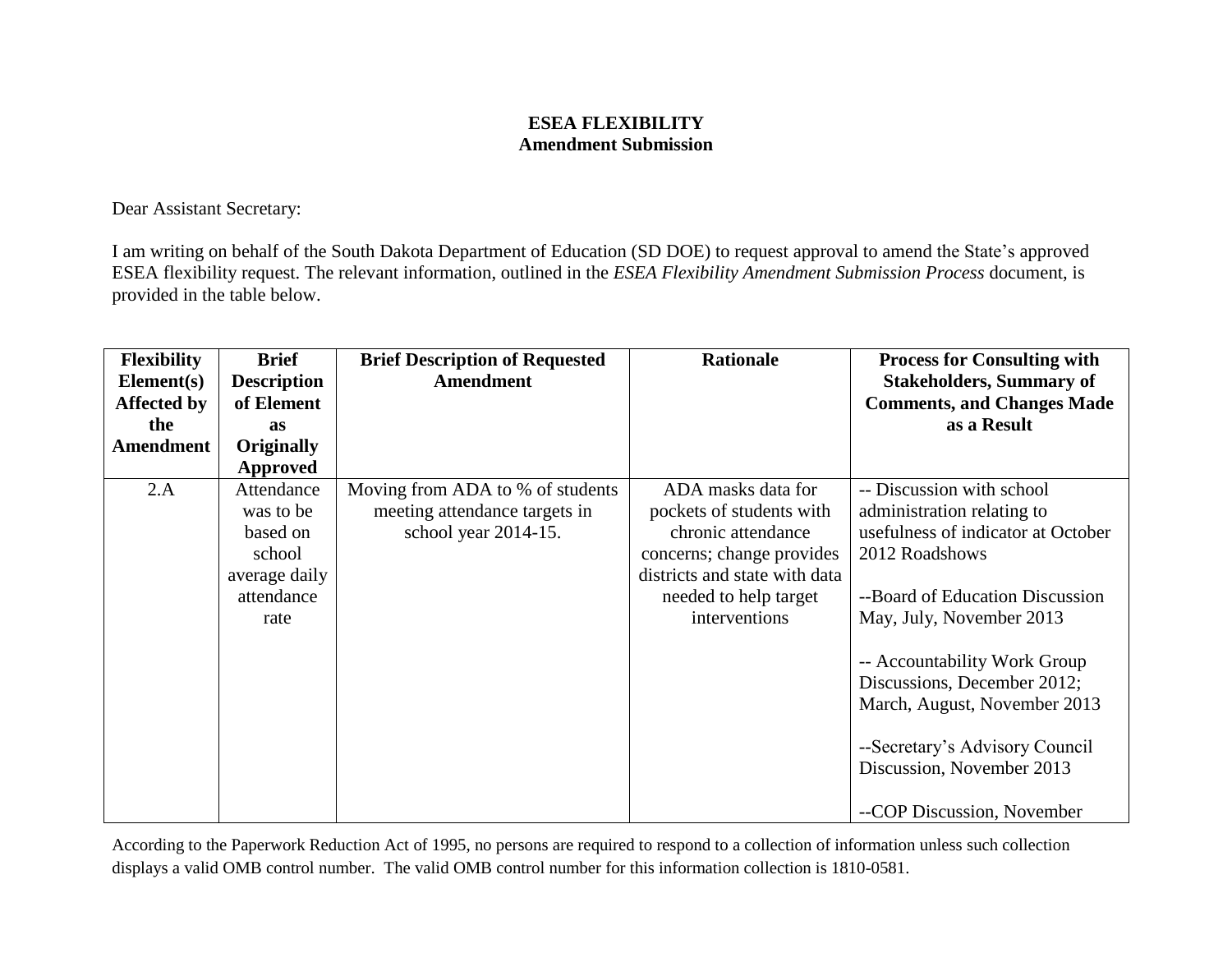| <b>Flexibility</b> | <b>Brief</b>       | <b>Brief Description of Requested</b>   |   | <b>Rationale</b>    | <b>Process for Consulting with</b>                           |
|--------------------|--------------------|-----------------------------------------|---|---------------------|--------------------------------------------------------------|
| Element(s)         | <b>Description</b> | <b>Amendment</b>                        |   |                     | <b>Stakeholders, Summary of</b>                              |
| <b>Affected by</b> | of Element         |                                         |   |                     | <b>Comments, and Changes Made</b>                            |
| the                | as                 |                                         |   |                     | as a Result                                                  |
| <b>Amendment</b>   | <b>Originally</b>  |                                         |   |                     |                                                              |
|                    | <b>Approved</b>    |                                         |   |                     |                                                              |
|                    |                    |                                         |   |                     | 2013                                                         |
|                    |                    |                                         |   |                     | --E-mailed summary and posted<br>the solicitation for public |
|                    |                    |                                         |   |                     | comment on website, May $1 - 11$ ,                           |
|                    |                    |                                         |   |                     | 2014                                                         |
|                    |                    |                                         |   |                     |                                                              |
|                    |                    |                                         |   |                     | SD DOE received feedback from                                |
|                    |                    |                                         |   |                     | educators encouraging us to move                             |
|                    |                    |                                         |   |                     | forward with the waiver                                      |
|                    |                    |                                         |   |                     | application. The feedback came                               |
|                    |                    |                                         |   |                     | mostly verbally at the meetings                              |
|                    |                    |                                         |   |                     | noted above. We received some                                |
|                    |                    |                                         |   |                     | official written comments. The                               |
|                    |                    |                                         |   |                     | majority of comments received                                |
|                    |                    |                                         |   |                     | were supportive of the work being                            |
|                    |                    |                                         |   |                     |                                                              |
|                    |                    |                                         |   |                     | done to advance accountability in                            |
|                    |                    |                                         |   |                     | the state. Official written comment                          |
|                    |                    |                                         |   |                     | is attached with this submission.                            |
|                    |                    |                                         |   |                     |                                                              |
|                    |                    |                                         |   |                     |                                                              |
|                    |                    |                                         |   |                     |                                                              |
| 2.A                | Achievement        | Beginning with results of 2015          | ➤ | There was concern   | -- Discussion with school                                    |
|                    | based on 1         | assessments, system will build to       |   | from the field that | administration relating to                                   |
|                    | year data          | include three years of data (full three |   | using only one year | variability of indicator at October                          |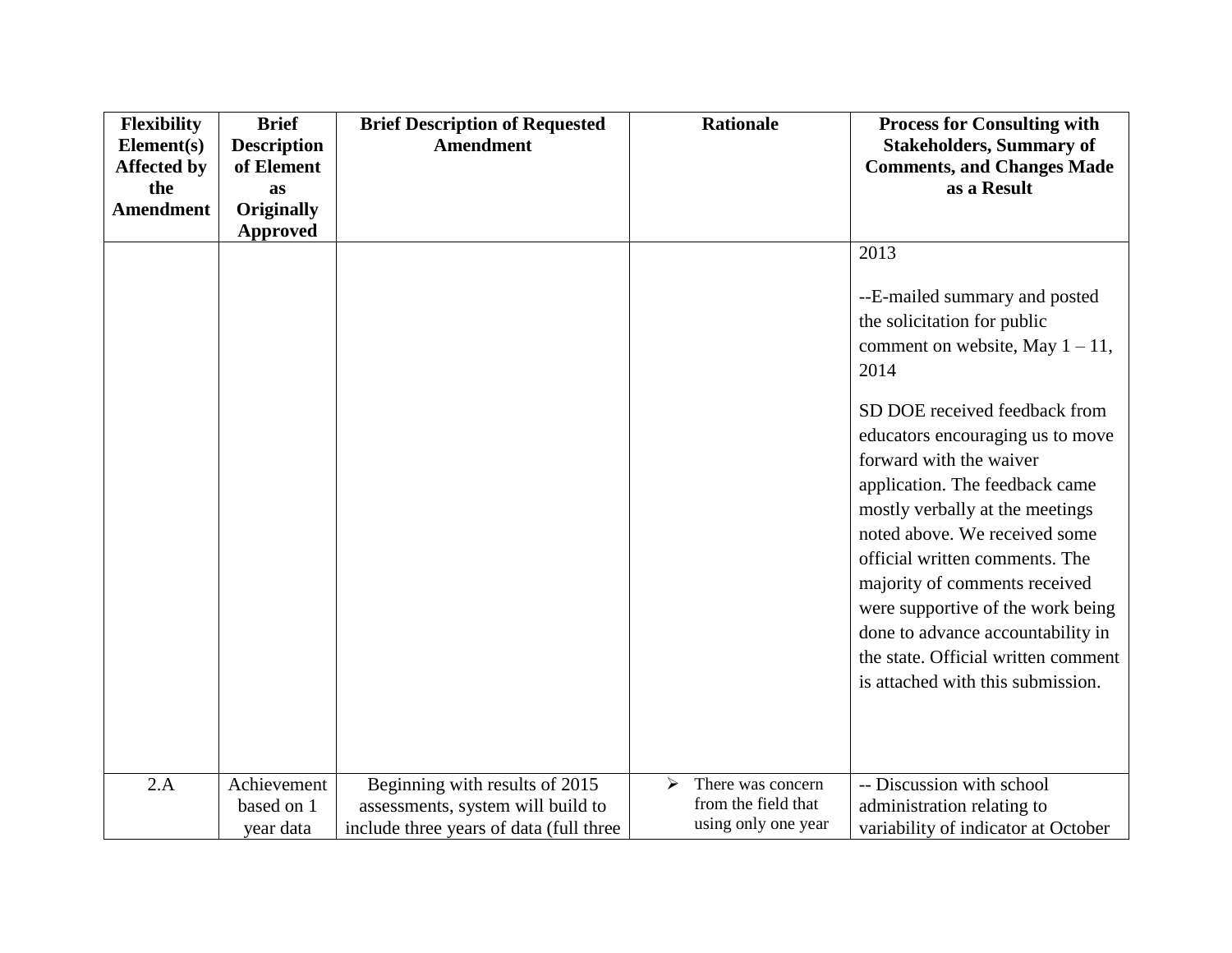| <b>Flexibility</b><br>Element(s)<br><b>Affected by</b><br>the | <b>Brief</b><br><b>Description</b><br>of Element<br>as | <b>Brief Description of Requested</b><br><b>Amendment</b> | <b>Rationale</b>                                                                                                                                                                                                                                                                                                                  | <b>Process for Consulting with</b><br><b>Stakeholders, Summary of</b><br><b>Comments, and Changes Made</b><br>as a Result                                                                                                                                                                                                                                                                                                                                                                                                                                                                                                    |
|---------------------------------------------------------------|--------------------------------------------------------|-----------------------------------------------------------|-----------------------------------------------------------------------------------------------------------------------------------------------------------------------------------------------------------------------------------------------------------------------------------------------------------------------------------|------------------------------------------------------------------------------------------------------------------------------------------------------------------------------------------------------------------------------------------------------------------------------------------------------------------------------------------------------------------------------------------------------------------------------------------------------------------------------------------------------------------------------------------------------------------------------------------------------------------------------|
| <b>Amendment</b>                                              | <b>Originally</b><br><b>Approved</b>                   |                                                           |                                                                                                                                                                                                                                                                                                                                   |                                                                                                                                                                                                                                                                                                                                                                                                                                                                                                                                                                                                                              |
|                                                               |                                                        | years with 2016-17 assessment<br>results)                 | of data will make the<br>system overly<br>sensitive to<br>fluctuations of one or<br>two outlying<br>students, especially<br>for small schools.<br>Embedding multiple<br>➤<br>years of data when<br>new assessments are<br>implemented will<br>provide a more<br>consistent picture of<br>student achievement<br>at these schools. | 2012 Roadshows<br>--Board of Education Discussion<br>May, July, November 2013<br>-- Accountability Work Group<br>Discussions, December 2012;<br>March, August, November 2013<br>--Secretary's Advisory Council<br>Discussion, November 2013<br>--Committee of Practitioners<br>Discussion, November 2013<br>--E-mailed summary and posted<br>the solicitation for public<br>comment on website, May $1 - 11$ ,<br>2014<br>SD DOE received feedback from<br>educators encouraging us to move<br>forward with the waiver<br>application. The feedback came<br>mostly verbally at the meetings<br>noted above. We received some |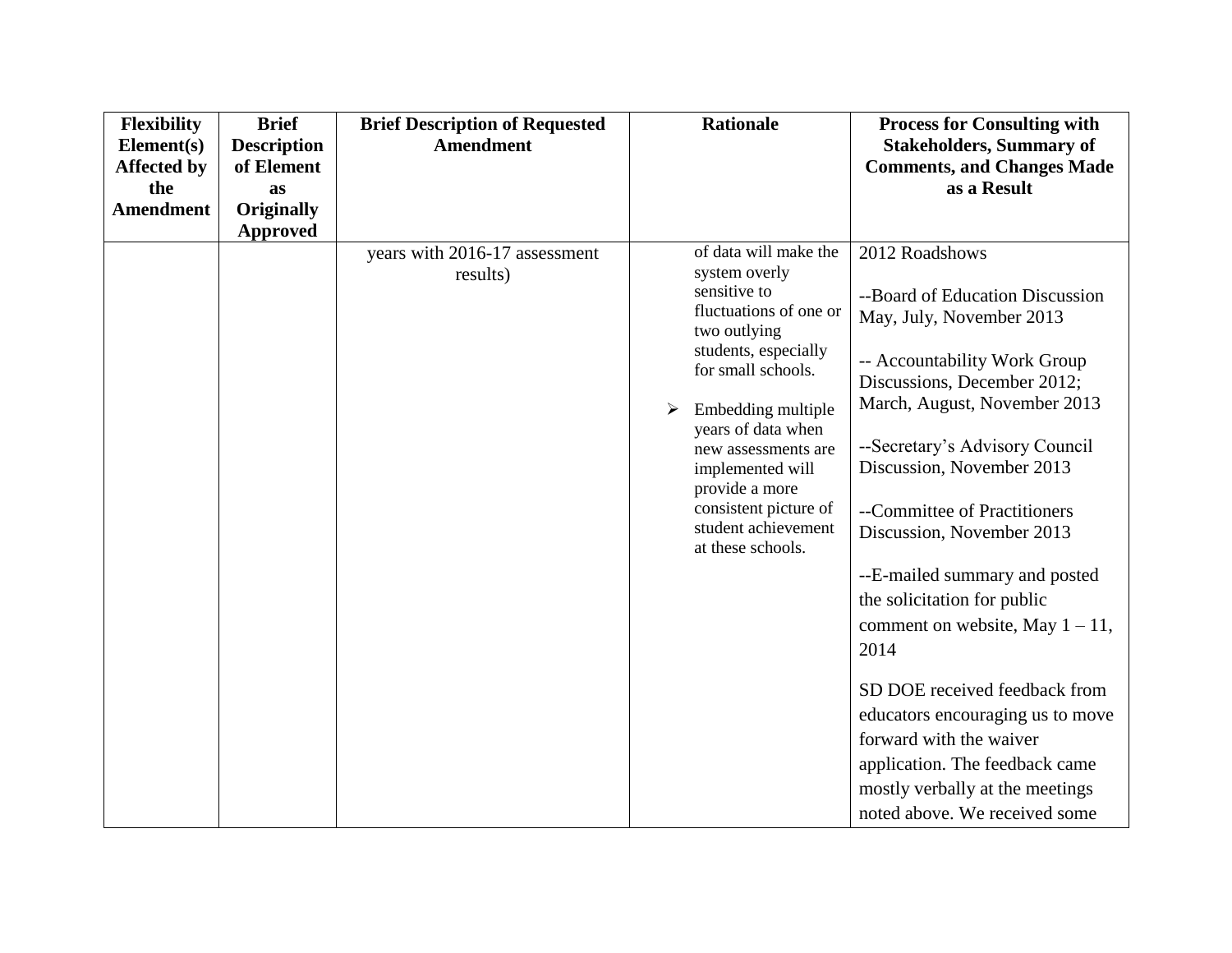| <b>Flexibility</b><br>Element(s)<br><b>Affected by</b><br>the<br><b>Amendment</b> | <b>Brief</b><br><b>Description</b><br>of Element<br>as<br><b>Originally</b><br><b>Approved</b> | <b>Brief Description of Requested</b><br><b>Amendment</b>                                                                                                                                                                    | <b>Rationale</b>                                                                                                                                                                                                                                                                                                             | <b>Process for Consulting with</b><br><b>Stakeholders, Summary of</b><br><b>Comments, and Changes Made</b><br>as a Result                                                                                                                                                                                                                                                                                 |
|-----------------------------------------------------------------------------------|------------------------------------------------------------------------------------------------|------------------------------------------------------------------------------------------------------------------------------------------------------------------------------------------------------------------------------|------------------------------------------------------------------------------------------------------------------------------------------------------------------------------------------------------------------------------------------------------------------------------------------------------------------------------|-----------------------------------------------------------------------------------------------------------------------------------------------------------------------------------------------------------------------------------------------------------------------------------------------------------------------------------------------------------------------------------------------------------|
|                                                                                   |                                                                                                |                                                                                                                                                                                                                              |                                                                                                                                                                                                                                                                                                                              | official written comments. The<br>majority of comments received<br>were supportive of the work being<br>done to advance accountability in<br>the state. Official written comment<br>is attached with this submission.                                                                                                                                                                                     |
| 2.A                                                                               | College<br>Readiness<br>based only<br>on ACT<br>scores                                         | Including the use of Smarter<br>Balanced and Accuplacer results to<br>measure college readiness in<br>addition to ACT scores, starting<br>with assessments being given in the<br>2015 year for the 2016 graduating<br>class. | This will allow a<br>≻<br>college readiness<br>score to be calculated<br>for all students, not<br>just those taking the<br>ACT. This also gives<br>schools credit for<br>working with<br>students in their<br>senior year to enable<br>them to enter credit<br>bearing courses at<br>public universities<br>upon graduation. | -- Discussion with school<br>administration relating to concerns<br>surrounding use of voluntary<br>assessment as only measure for<br>indicator at October 2012<br>Roadshows<br>--Board of Education Discussion<br>May, July, November 2013<br>-- Accountability Work Group<br>Discussions, December 2012;<br>March, August, November 2013<br>--Secretary's Advisory Council<br>Discussion, November 2013 |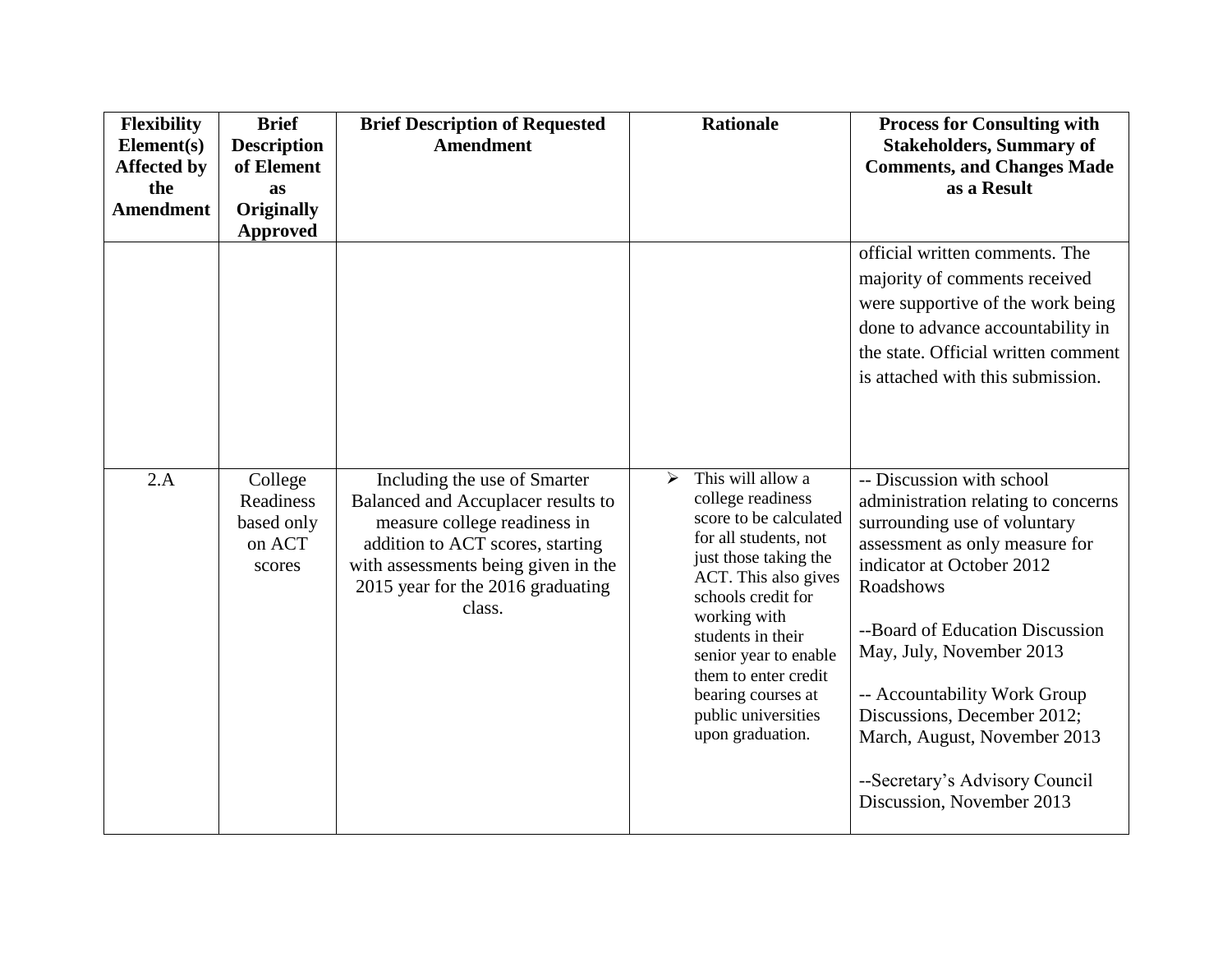| <b>Flexibility</b>               | <b>Brief</b>                     | <b>Brief Description of Requested</b> | <b>Rationale</b>                            | <b>Process for Consulting with</b>                                   |
|----------------------------------|----------------------------------|---------------------------------------|---------------------------------------------|----------------------------------------------------------------------|
| Element(s)<br><b>Affected by</b> | <b>Description</b><br>of Element | <b>Amendment</b>                      |                                             | <b>Stakeholders, Summary of</b><br><b>Comments, and Changes Made</b> |
| the                              | <b>as</b>                        |                                       |                                             | as a Result                                                          |
| <b>Amendment</b>                 | <b>Originally</b>                |                                       |                                             |                                                                      |
|                                  | <b>Approved</b>                  |                                       |                                             |                                                                      |
|                                  |                                  |                                       |                                             | -- Committee of Practitioners                                        |
|                                  |                                  |                                       |                                             | Discussion, November 2013                                            |
|                                  |                                  |                                       |                                             | --E-mailed summary and posted                                        |
|                                  |                                  |                                       |                                             | the solicitation for public                                          |
|                                  |                                  |                                       |                                             | comment on website, May $1 - 11$ ,                                   |
|                                  |                                  |                                       |                                             | 2014                                                                 |
|                                  |                                  |                                       |                                             |                                                                      |
|                                  |                                  |                                       |                                             | SD DOE received feedback from                                        |
|                                  |                                  |                                       |                                             | educators encouraging us to move                                     |
|                                  |                                  |                                       |                                             | forward with the waiver                                              |
|                                  |                                  |                                       |                                             | application. The feedback came                                       |
|                                  |                                  |                                       |                                             | mostly verbally at the meetings                                      |
|                                  |                                  |                                       |                                             | noted above. We received some                                        |
|                                  |                                  |                                       |                                             | official written comments. The                                       |
|                                  |                                  |                                       |                                             | majority of comments received                                        |
|                                  |                                  |                                       |                                             | were supportive of the work being                                    |
|                                  |                                  |                                       |                                             | done to advance accountability in                                    |
|                                  |                                  |                                       |                                             | the state. Official written comment                                  |
|                                  |                                  |                                       |                                             | is attached with this submission.                                    |
|                                  |                                  |                                       |                                             |                                                                      |
| 2.A                              | College and                      | Including the option for schools      | The Board of<br>➤                           | -- Discussion with school                                            |
|                                  | Career                           | choosing to use the National Career   | Education requested                         | administration relating to concerns                                  |
|                                  | Readiness                        | Readiness Certificate as a measure    | the state look for a<br>separate measure of | surrounding use of voluntary                                         |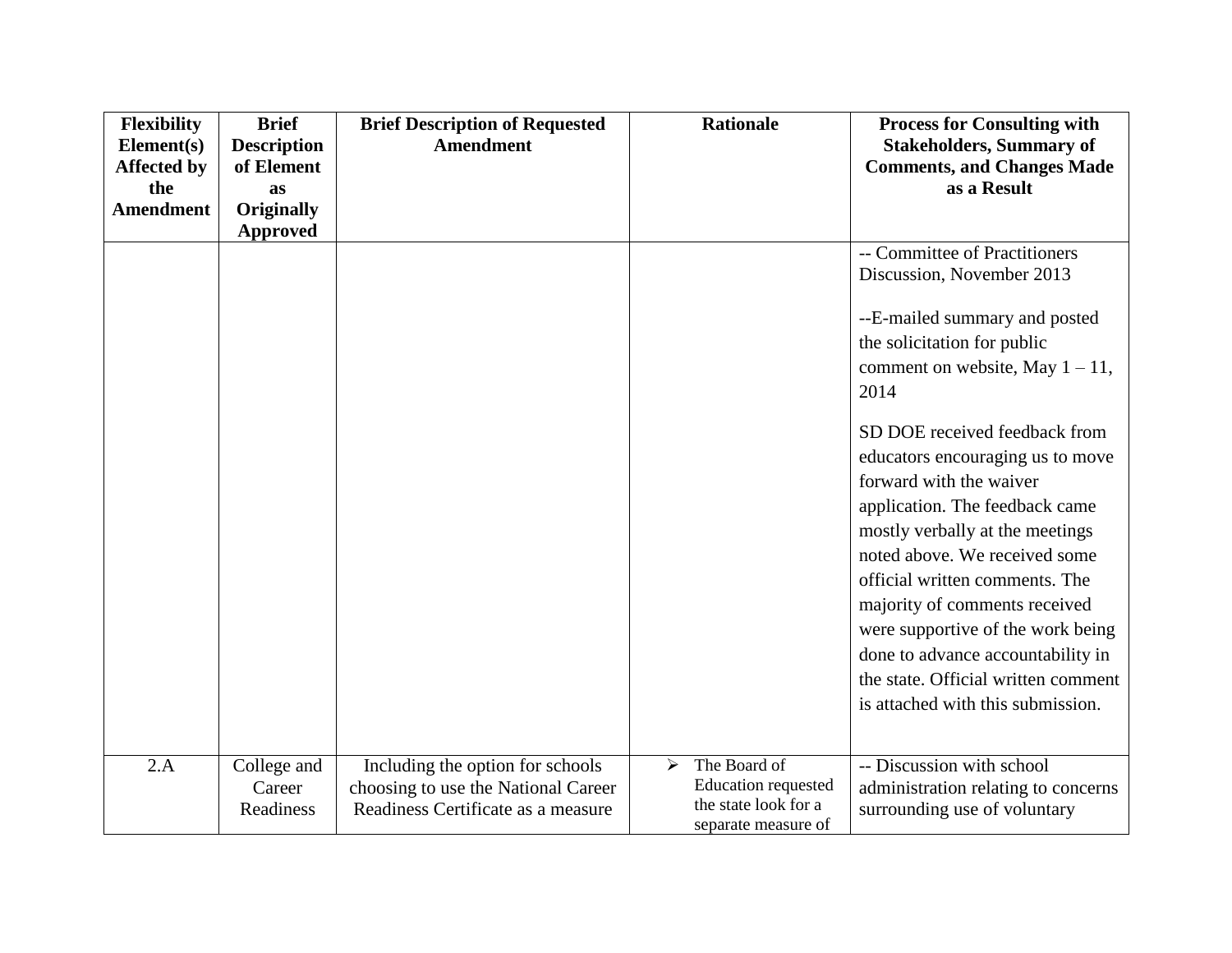| <b>Flexibility</b> | <b>Brief</b>                   | <b>Brief Description of Requested</b>                                                                                                                                                                                                        | <b>Rationale</b>                                                                                                                                                                                                                                                                                                                                                                                                                                                                                 | <b>Process for Consulting with</b>                                                                                                                                                                                                                                                                                                                                                                                                                                                                                                                                                |
|--------------------|--------------------------------|----------------------------------------------------------------------------------------------------------------------------------------------------------------------------------------------------------------------------------------------|--------------------------------------------------------------------------------------------------------------------------------------------------------------------------------------------------------------------------------------------------------------------------------------------------------------------------------------------------------------------------------------------------------------------------------------------------------------------------------------------------|-----------------------------------------------------------------------------------------------------------------------------------------------------------------------------------------------------------------------------------------------------------------------------------------------------------------------------------------------------------------------------------------------------------------------------------------------------------------------------------------------------------------------------------------------------------------------------------|
| Element(s)         | <b>Description</b>             | <b>Amendment</b>                                                                                                                                                                                                                             |                                                                                                                                                                                                                                                                                                                                                                                                                                                                                                  | <b>Stakeholders, Summary of</b>                                                                                                                                                                                                                                                                                                                                                                                                                                                                                                                                                   |
| <b>Affected by</b> | of Element                     |                                                                                                                                                                                                                                              |                                                                                                                                                                                                                                                                                                                                                                                                                                                                                                  | <b>Comments, and Changes Made</b>                                                                                                                                                                                                                                                                                                                                                                                                                                                                                                                                                 |
| the                | as                             |                                                                                                                                                                                                                                              |                                                                                                                                                                                                                                                                                                                                                                                                                                                                                                  | as a Result                                                                                                                                                                                                                                                                                                                                                                                                                                                                                                                                                                       |
| <b>Amendment</b>   | <b>Originally</b>              |                                                                                                                                                                                                                                              |                                                                                                                                                                                                                                                                                                                                                                                                                                                                                                  |                                                                                                                                                                                                                                                                                                                                                                                                                                                                                                                                                                                   |
|                    | <b>Approved</b>                |                                                                                                                                                                                                                                              |                                                                                                                                                                                                                                                                                                                                                                                                                                                                                                  |                                                                                                                                                                                                                                                                                                                                                                                                                                                                                                                                                                                   |
|                    | based only<br>on ACT<br>scores | of Career Readiness, starting with<br>assessments being given in the 2015<br>year for the 2016 graduating class.<br>Schools not electing to use the<br>assessment will earn all points for<br>this indicator from College Ready<br>measures. | career readiness to<br>include in the<br>system. The South<br>Dakota Department<br>of Labor has been<br>using the NCRC<br>WorkKeys<br>assessment as a<br>measure of career<br>readiness for job<br>seekers in the state<br>for several years.<br>Funding was secured<br>to allow for either<br>juniors or seniors in<br>a high school to take<br>the assessment. This<br>is voluntary, and<br>schools may choose<br>to use it in the way<br>that best matches the<br>needs of their<br>students. | assessment as only measure for<br>indicator at October 2012<br>Roadshows<br>--Board of Education Discussion<br>May, July, November 2013<br>-- Accountability Work Group<br>Discussions, December 2012;<br>March, August, November 2013<br>--Secretary's Advisory Council<br>Discussion, November 2013<br>-- Committee of Practitioners<br>Discussion, November 2013<br>--E-mailed summary and posted<br>the solicitation for public<br>comment on website, May $1 - 11$ ,<br>2014<br>SD DOE received feedback from<br>educators encouraging us to move<br>forward with the waiver |
|                    |                                |                                                                                                                                                                                                                                              |                                                                                                                                                                                                                                                                                                                                                                                                                                                                                                  | application. The feedback came                                                                                                                                                                                                                                                                                                                                                                                                                                                                                                                                                    |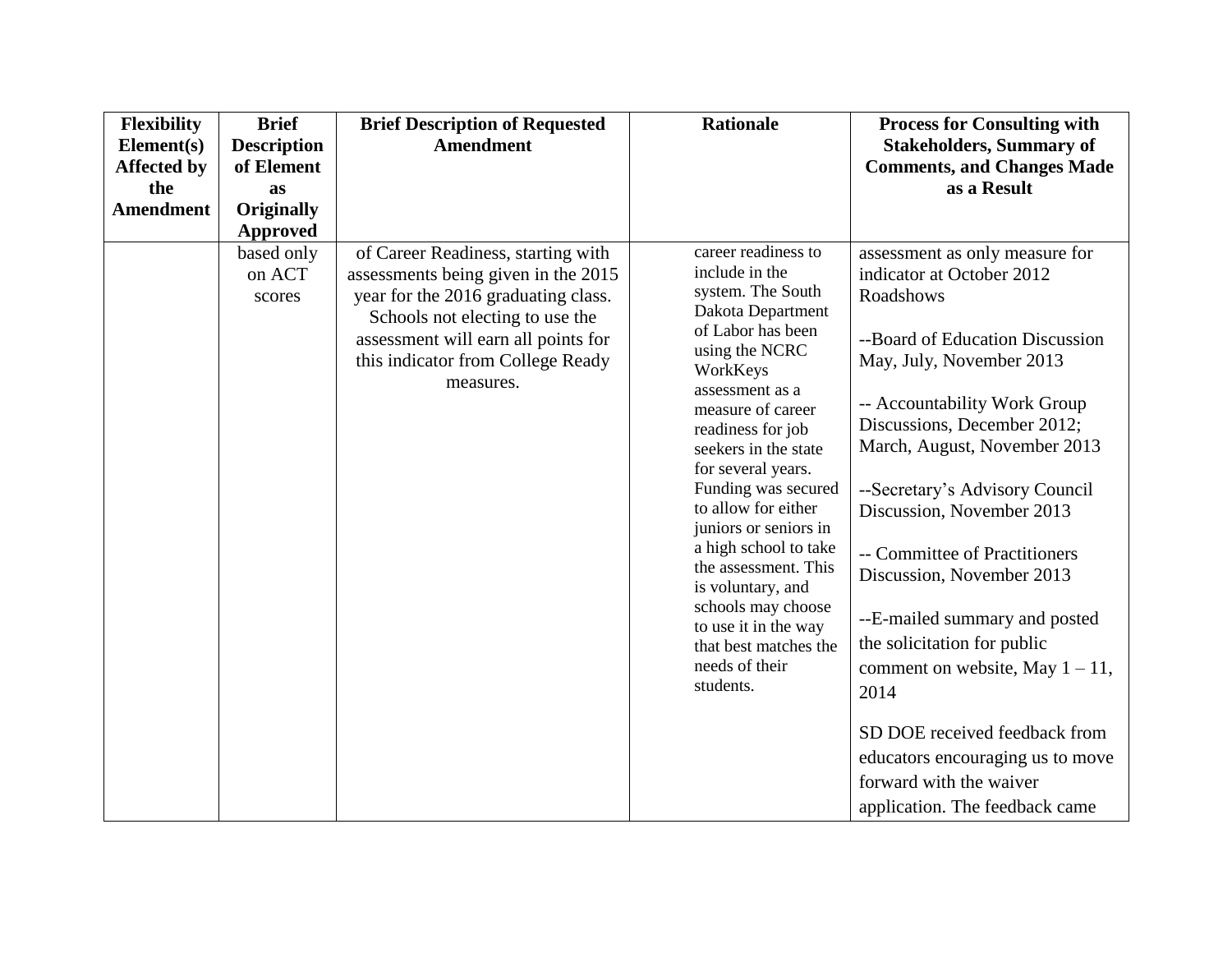| Flexibility<br>Element(s) | <b>Brief</b><br><b>Description</b>                                                                                | <b>Brief Description of Requested</b><br><b>Amendment</b>                                                                                                                                                                                                                                                                       | <b>Rationale</b>                                                                                                                                                                                             | <b>Process for Consulting with</b><br><b>Stakeholders, Summary of</b>                                                                                                                                                                                    |
|---------------------------|-------------------------------------------------------------------------------------------------------------------|---------------------------------------------------------------------------------------------------------------------------------------------------------------------------------------------------------------------------------------------------------------------------------------------------------------------------------|--------------------------------------------------------------------------------------------------------------------------------------------------------------------------------------------------------------|----------------------------------------------------------------------------------------------------------------------------------------------------------------------------------------------------------------------------------------------------------|
| <b>Affected by</b>        | of Element                                                                                                        |                                                                                                                                                                                                                                                                                                                                 |                                                                                                                                                                                                              | <b>Comments, and Changes Made</b>                                                                                                                                                                                                                        |
| the                       | as                                                                                                                |                                                                                                                                                                                                                                                                                                                                 |                                                                                                                                                                                                              | as a Result                                                                                                                                                                                                                                              |
| <b>Amendment</b>          | <b>Originally</b><br><b>Approved</b>                                                                              |                                                                                                                                                                                                                                                                                                                                 |                                                                                                                                                                                                              |                                                                                                                                                                                                                                                          |
|                           |                                                                                                                   |                                                                                                                                                                                                                                                                                                                                 |                                                                                                                                                                                                              | mostly verbally at the meetings<br>noted above. We received some                                                                                                                                                                                         |
|                           |                                                                                                                   |                                                                                                                                                                                                                                                                                                                                 |                                                                                                                                                                                                              | official written comments. The<br>majority of comments received<br>were supportive of the work being                                                                                                                                                     |
|                           |                                                                                                                   |                                                                                                                                                                                                                                                                                                                                 |                                                                                                                                                                                                              | done to advance accountability in                                                                                                                                                                                                                        |
|                           |                                                                                                                   |                                                                                                                                                                                                                                                                                                                                 |                                                                                                                                                                                                              | the state. Official written comment                                                                                                                                                                                                                      |
|                           |                                                                                                                   |                                                                                                                                                                                                                                                                                                                                 |                                                                                                                                                                                                              | is attached with this submission.                                                                                                                                                                                                                        |
|                           |                                                                                                                   |                                                                                                                                                                                                                                                                                                                                 |                                                                                                                                                                                                              |                                                                                                                                                                                                                                                          |
| 2.A & 2.B                 | Teacher and<br>Principal<br>Effectiveness<br>and School<br>Climate<br>Results<br>receive<br>School<br>Performance | Moving from five indicators to<br>three. SPI indicators will be: 1)<br>Student Achievement; 2) Academic<br>Growth for Elementary/Middle<br>School OR High School Completion<br>for High School; and 3) Attendance<br>for Elementary/Middle School OR<br>College and Career Readiness for<br>High School. Effective Teachers and | SD DOE wanted the<br>➤<br>SPI to consist of<br>measures of student<br>performance and to<br>ensure that the<br>assessment of<br>effective teachers<br>and leaders and<br>school climate<br>remain objective. | -- Discussion with school<br>administration relating to concerns<br>surrounding use of subjective<br>measures and potential to create<br>perverse incentives at October<br>2012 Roadshows<br>--Presentations at SD School<br>Superintendents Association |
|                           | Index (SPI)<br>indicator<br>points                                                                                | Leaders and School Climate will<br>still be evaluated but not as part of<br>the SPI.                                                                                                                                                                                                                                            | Teacher and<br>principal evaluation<br>remain critical<br>components of the<br>accountability                                                                                                                | Conference, July 16-17, 2013<br>--Presentations and Discussion of<br>Process at South Dakota Board of                                                                                                                                                    |
|                           |                                                                                                                   |                                                                                                                                                                                                                                                                                                                                 | system, though                                                                                                                                                                                               | Education meetings, May, July,                                                                                                                                                                                                                           |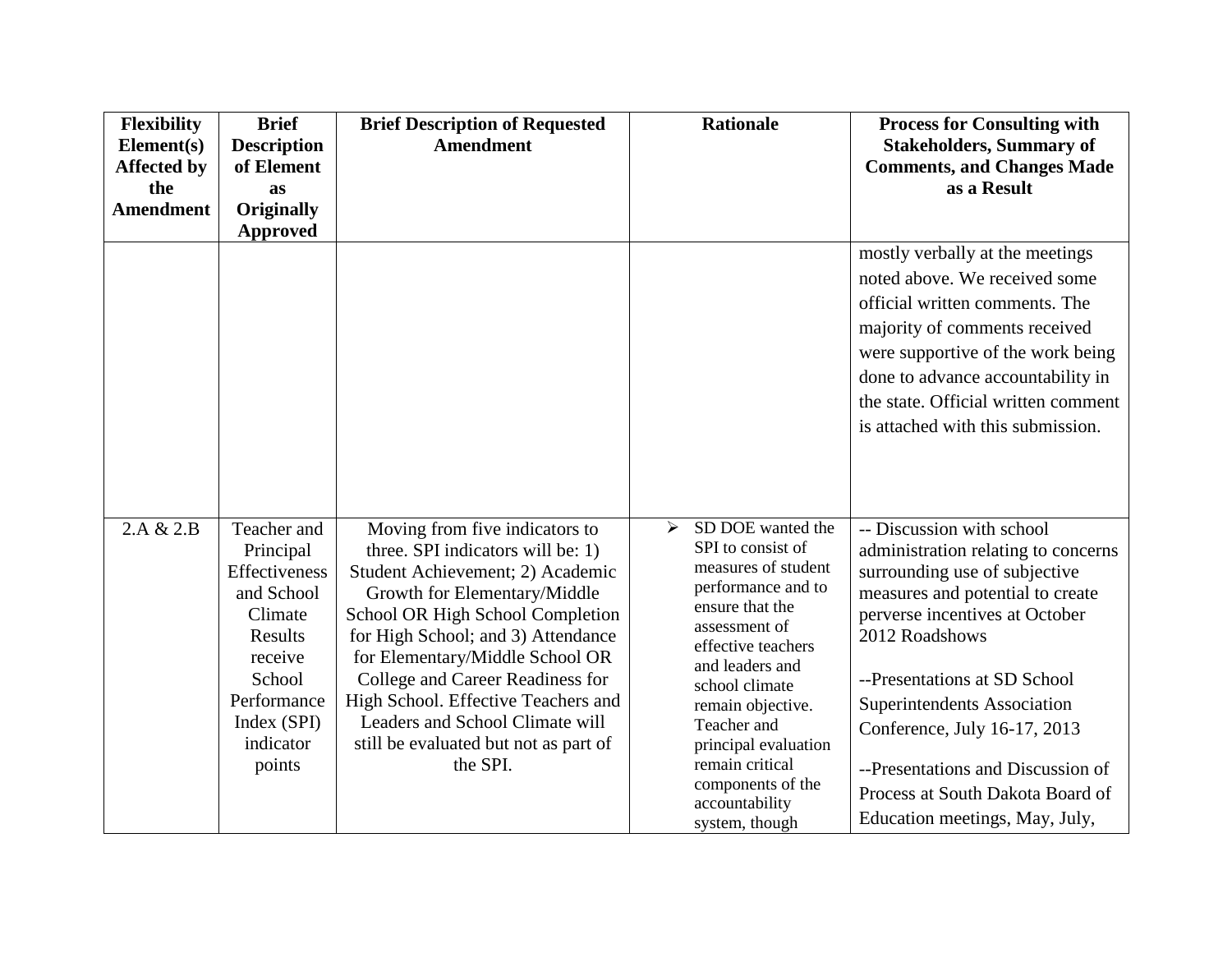| <b>Flexibility</b>               | <b>Brief</b>                     | <b>Brief Description of Requested</b> | <b>Rationale</b>                                                                                                   | <b>Process for Consulting with</b>                                                                                                                                                                                                                                                                                                                                                                                                                                                                                                                 |
|----------------------------------|----------------------------------|---------------------------------------|--------------------------------------------------------------------------------------------------------------------|----------------------------------------------------------------------------------------------------------------------------------------------------------------------------------------------------------------------------------------------------------------------------------------------------------------------------------------------------------------------------------------------------------------------------------------------------------------------------------------------------------------------------------------------------|
| Element(s)<br><b>Affected by</b> | <b>Description</b><br>of Element | <b>Amendment</b>                      |                                                                                                                    | <b>Stakeholders, Summary of</b><br><b>Comments, and Changes Made</b>                                                                                                                                                                                                                                                                                                                                                                                                                                                                               |
| the                              | as                               |                                       |                                                                                                                    | as a Result                                                                                                                                                                                                                                                                                                                                                                                                                                                                                                                                        |
| <b>Amendment</b>                 | <b>Originally</b>                |                                       |                                                                                                                    |                                                                                                                                                                                                                                                                                                                                                                                                                                                                                                                                                    |
|                                  | <b>Approved</b>                  |                                       |                                                                                                                    |                                                                                                                                                                                                                                                                                                                                                                                                                                                                                                                                                    |
|                                  |                                  |                                       | schools do not<br>receive points for<br>them. Climate<br>remains an important<br>focus of Priority<br>School work. | August, October, November 2013;<br>March 2014<br>--Discussion with Secretary's<br>Advisory Council, March and<br>August, 2013; Public Comment<br>reviewed with council May 2014<br>(Council membership includes<br>school administrators, teachers<br>and representatives of SDEA,<br>SASD/ASBSD)<br>--Presentation at Associated<br>School Boards/School<br>Administrators Joint Convention,<br><b>August</b> , 2013<br>-- Presentation at Systems Change<br>Conference, October 2013<br>--Presentation at Principals<br>Conference, January 2013 |
|                                  |                                  |                                       |                                                                                                                    | --Presentation at SDEA                                                                                                                                                                                                                                                                                                                                                                                                                                                                                                                             |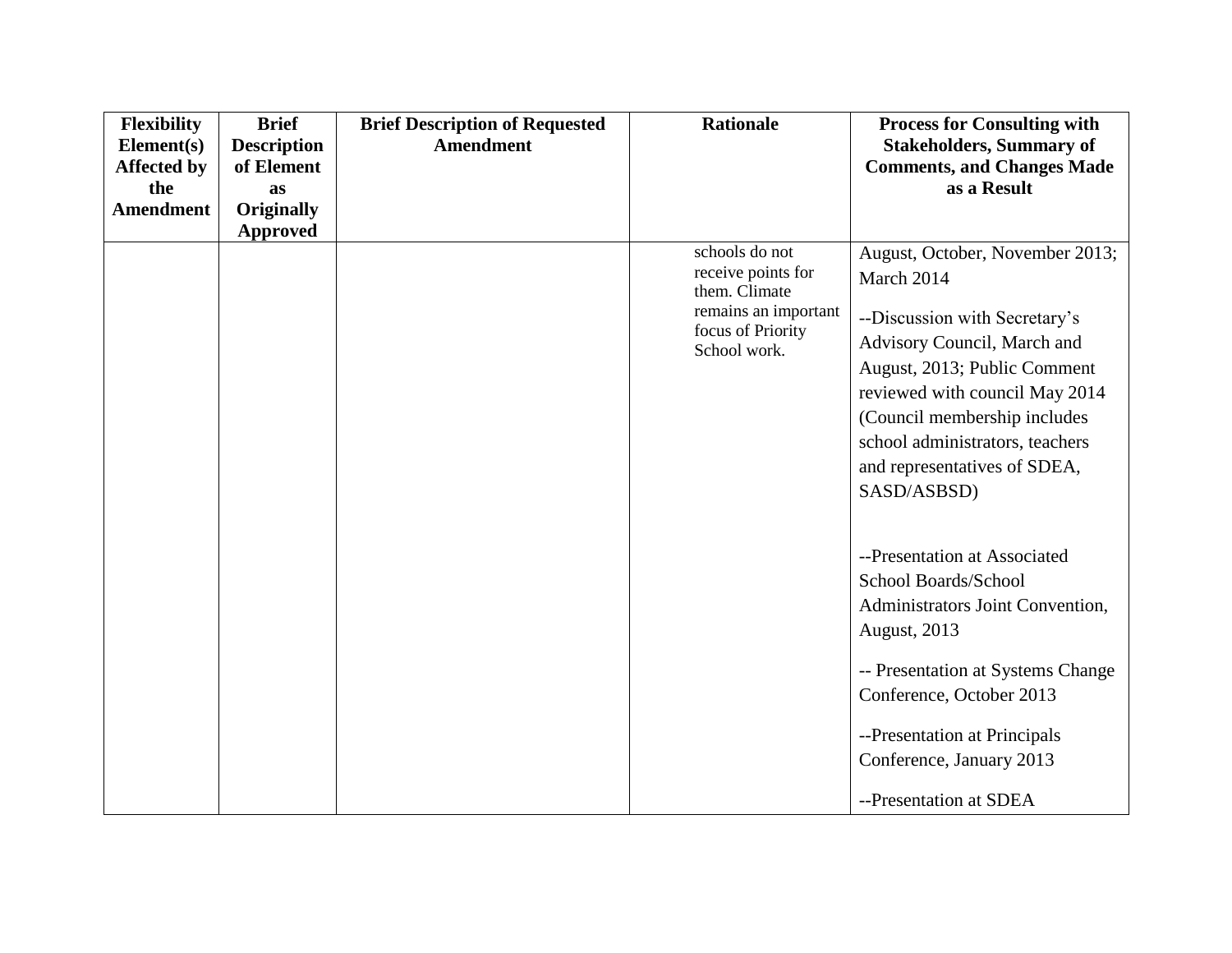| <b>Flexibility</b> | <b>Brief</b>       | <b>Brief Description of Requested</b> | <b>Rationale</b> | <b>Process for Consulting with</b> |
|--------------------|--------------------|---------------------------------------|------------------|------------------------------------|
| Element(s)         | <b>Description</b> | <b>Amendment</b>                      |                  | <b>Stakeholders, Summary of</b>    |
| <b>Affected by</b> | of Element         |                                       |                  | <b>Comments, and Changes Made</b>  |
| the                | as                 |                                       |                  | as a Result                        |
| <b>Amendment</b>   | <b>Originally</b>  |                                       |                  |                                    |
|                    | <b>Approved</b>    |                                       |                  |                                    |
|                    |                    |                                       |                  | Conference, January 2013           |
|                    |                    |                                       |                  |                                    |
|                    |                    |                                       |                  |                                    |
|                    |                    |                                       |                  | --Continuous work with CTL         |
|                    |                    |                                       |                  | January 2013-April 2014            |
|                    |                    |                                       |                  |                                    |
|                    |                    |                                       |                  |                                    |
|                    |                    |                                       |                  | --Committee of Practitioners       |
|                    |                    |                                       |                  | Discussion, November 2013          |
|                    |                    |                                       |                  | --E-mailed summary and posted      |
|                    |                    |                                       |                  | the solicitation for public        |
|                    |                    |                                       |                  |                                    |
|                    |                    |                                       |                  | comment on website, May $1 - 11$ , |
|                    |                    |                                       |                  | 2014                               |
|                    |                    |                                       |                  | SD DOE received feedback from      |
|                    |                    |                                       |                  | educators encouraging us to move   |
|                    |                    |                                       |                  | forward with the waiver            |
|                    |                    |                                       |                  | application. The feedback came     |
|                    |                    |                                       |                  | mostly verbally at the meetings    |
|                    |                    |                                       |                  | noted above. We received some      |
|                    |                    |                                       |                  | official written comments. The     |
|                    |                    |                                       |                  | majority of comments received      |
|                    |                    |                                       |                  | were supportive of the work being  |
|                    |                    |                                       |                  | done to advance accountability in  |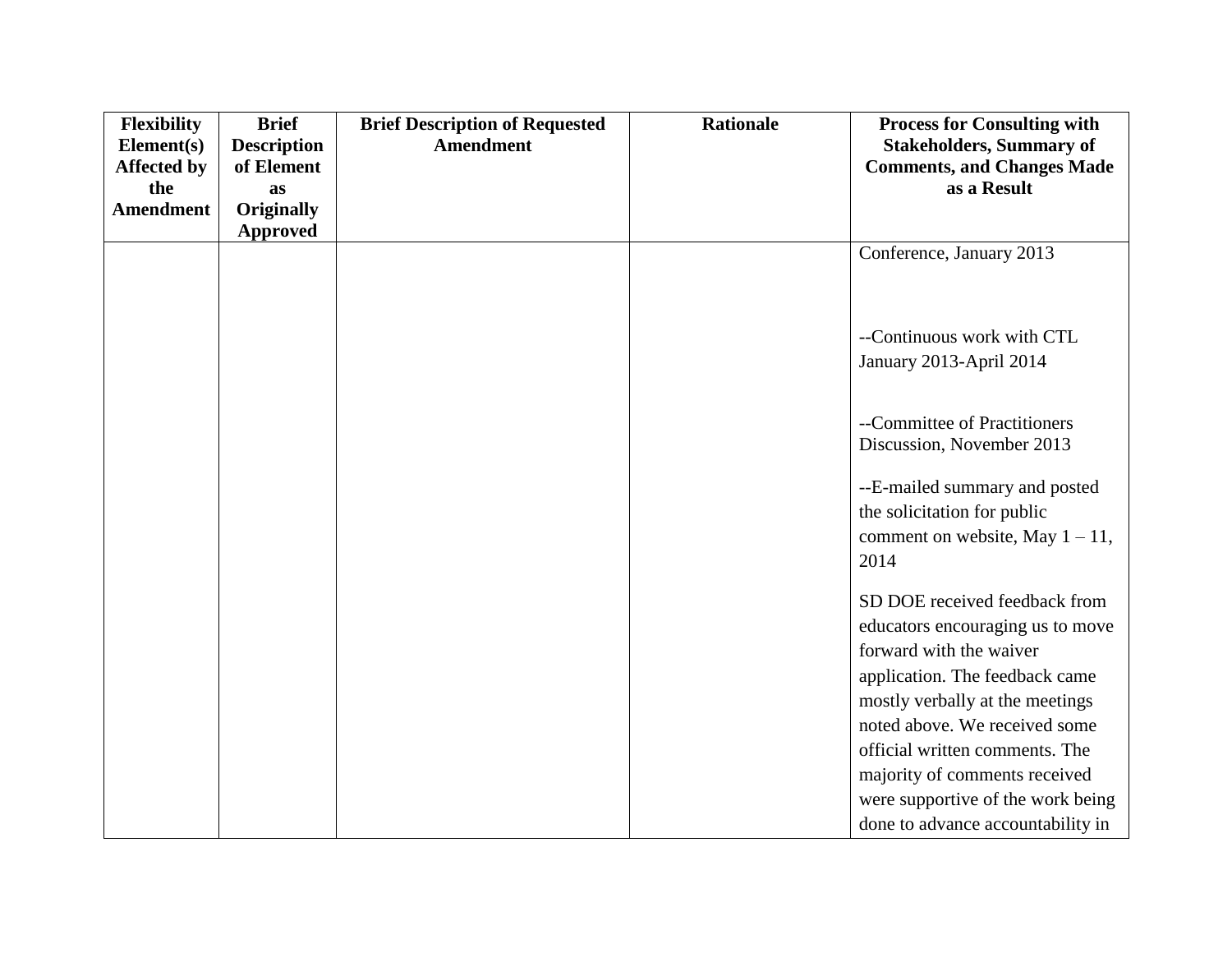| <b>Flexibility</b><br>Element(s)<br><b>Affected by</b><br>the<br><b>Amendment</b> | <b>Brief</b><br><b>Description</b><br>of Element<br>as<br><b>Originally</b><br><b>Approved</b> | <b>Brief Description of Requested</b><br><b>Amendment</b>                                                                                                                                                                                                    | <b>Rationale</b>                                                                                                                                                                                                                                                                                                                           | <b>Process for Consulting with</b><br><b>Stakeholders, Summary of</b><br><b>Comments, and Changes Made</b><br>as a Result<br>the state. Official written comment<br>is attached with this submission.                                                                                                                  |
|-----------------------------------------------------------------------------------|------------------------------------------------------------------------------------------------|--------------------------------------------------------------------------------------------------------------------------------------------------------------------------------------------------------------------------------------------------------------|--------------------------------------------------------------------------------------------------------------------------------------------------------------------------------------------------------------------------------------------------------------------------------------------------------------------------------------------|------------------------------------------------------------------------------------------------------------------------------------------------------------------------------------------------------------------------------------------------------------------------------------------------------------------------|
| 2E                                                                                | Focus school<br>designation<br>did not<br>include SST<br>oversight of<br>schools               | Clarification of required<br>$\blacktriangleright$<br>interventions and alignment to<br>turnaround principles<br>SD DOE will monitor progress<br>➤<br>of Focus Schools through three<br>data reviews conducted by<br>members of the SSRAS and<br><b>SSTs</b> | Since<br>$\blacktriangleright$<br>implementation of<br>the waiver, SD DOE<br>worked to clarify and<br>streamline process<br>by which it works<br>with Focus Schools.<br>Much of this work<br>had been updated at<br>the time of USED<br>Part B monitoring,<br>but needs to be<br>updated in the waiver<br>to reflect current<br>processes. | -- Discussion with current Focus<br>schools and SSTs over the course<br>of implementation<br>--Board of Education Discussion<br>May, July, November 2013<br>-- Accountability Work Group<br>Discussions, December 2012;<br>March, August, November 2013<br>--Secretary's Advisory Council<br>Discussion, November 2013 |
|                                                                                   |                                                                                                |                                                                                                                                                                                                                                                              |                                                                                                                                                                                                                                                                                                                                            | --Committee of Practitioners<br>Discussion, November 2013<br>--E-mailed summary and posted<br>the solicitation for public<br>comment on website, May $1 - 11$ ,                                                                                                                                                        |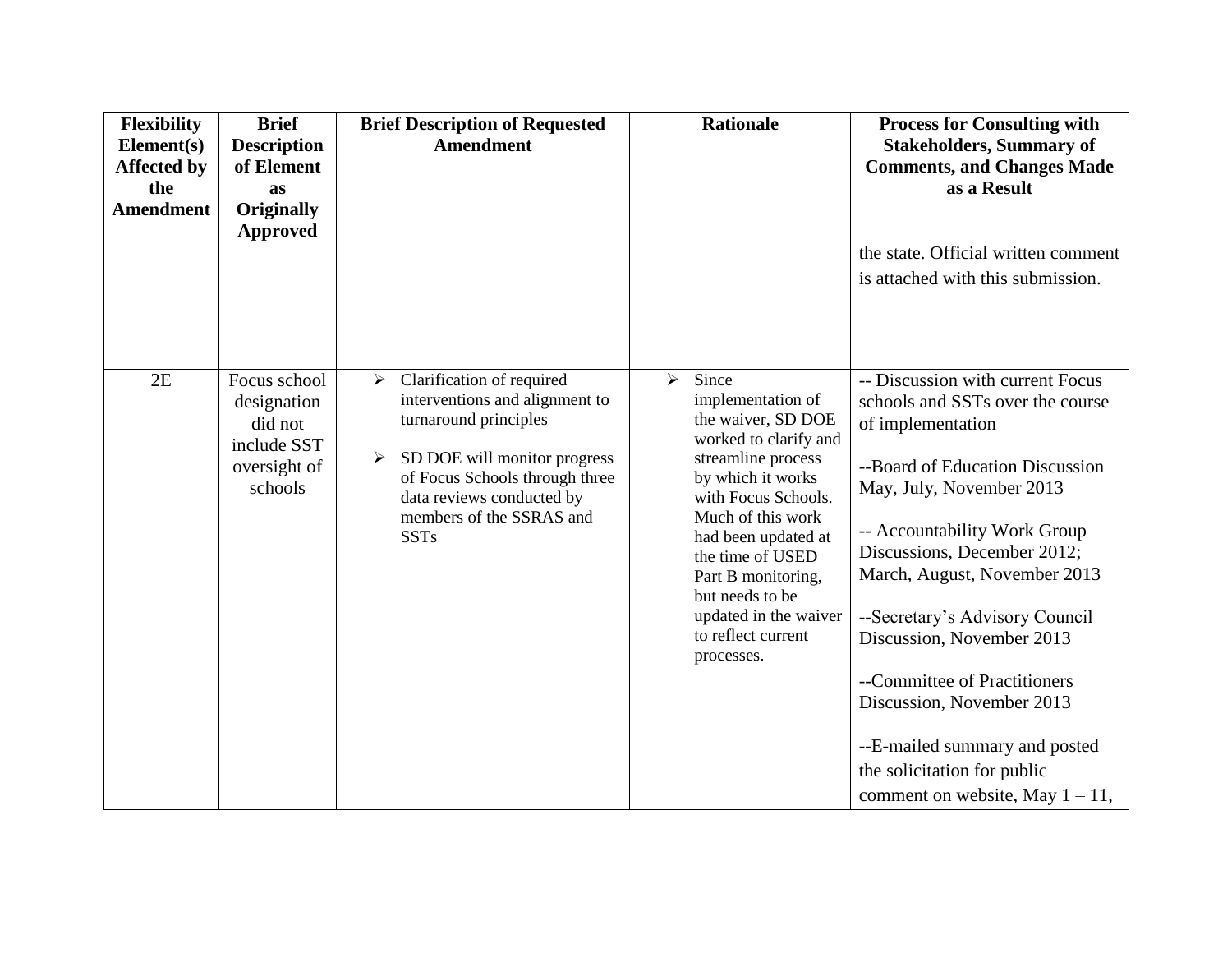| <b>Flexibility</b><br>Element(s)<br><b>Affected by</b><br>the<br><b>Amendment</b> | <b>Brief</b><br><b>Description</b><br>of Element<br>as<br><b>Originally</b><br><b>Approved</b>        | <b>Brief Description of Requested</b><br><b>Amendment</b>                                                                                                                                                                                 | <b>Rationale</b>                                                                                                                                                                        | <b>Process for Consulting with</b><br><b>Stakeholders, Summary of</b><br><b>Comments, and Changes Made</b><br>as a Result                                                                                                                                                                                                                                                                                                           |
|-----------------------------------------------------------------------------------|-------------------------------------------------------------------------------------------------------|-------------------------------------------------------------------------------------------------------------------------------------------------------------------------------------------------------------------------------------------|-----------------------------------------------------------------------------------------------------------------------------------------------------------------------------------------|-------------------------------------------------------------------------------------------------------------------------------------------------------------------------------------------------------------------------------------------------------------------------------------------------------------------------------------------------------------------------------------------------------------------------------------|
|                                                                                   |                                                                                                       |                                                                                                                                                                                                                                           |                                                                                                                                                                                         | 2014<br>SD DOE received feedback from<br>educators encouraging us to move<br>forward with the waiver<br>application. The feedback came<br>mostly verbally at the meetings<br>noted above. We received some<br>official written comments. The<br>majority of comments received<br>were supportive of the work being<br>done to advance accountability in<br>the state. Official written comment<br>is attached with this submission. |
| 2.F                                                                               | Only<br>included<br>information<br>about<br>trainings and<br>supports<br>available to<br>all schools; | SD DOE Internal process for<br>➤<br>identifying Watch List of<br>schools most at danger of<br>becoming Focus or Priority<br>Schools.<br>Title I schools close to the<br>➤<br>Priority and/or Focus School<br>designation may seek many of | Much of this work<br>$\blacktriangleright$<br>had been updated<br>at the time of<br><b>USED Part B</b><br>monitoring, but<br>needs to be updated<br>in the waiver to<br>reflect current | -- COP Discussions, October<br>2012; February, May, June 2013<br>--Board of Ed Discussions July<br>2013<br>-- Accountability Work Group<br>Discussion March 2013                                                                                                                                                                                                                                                                    |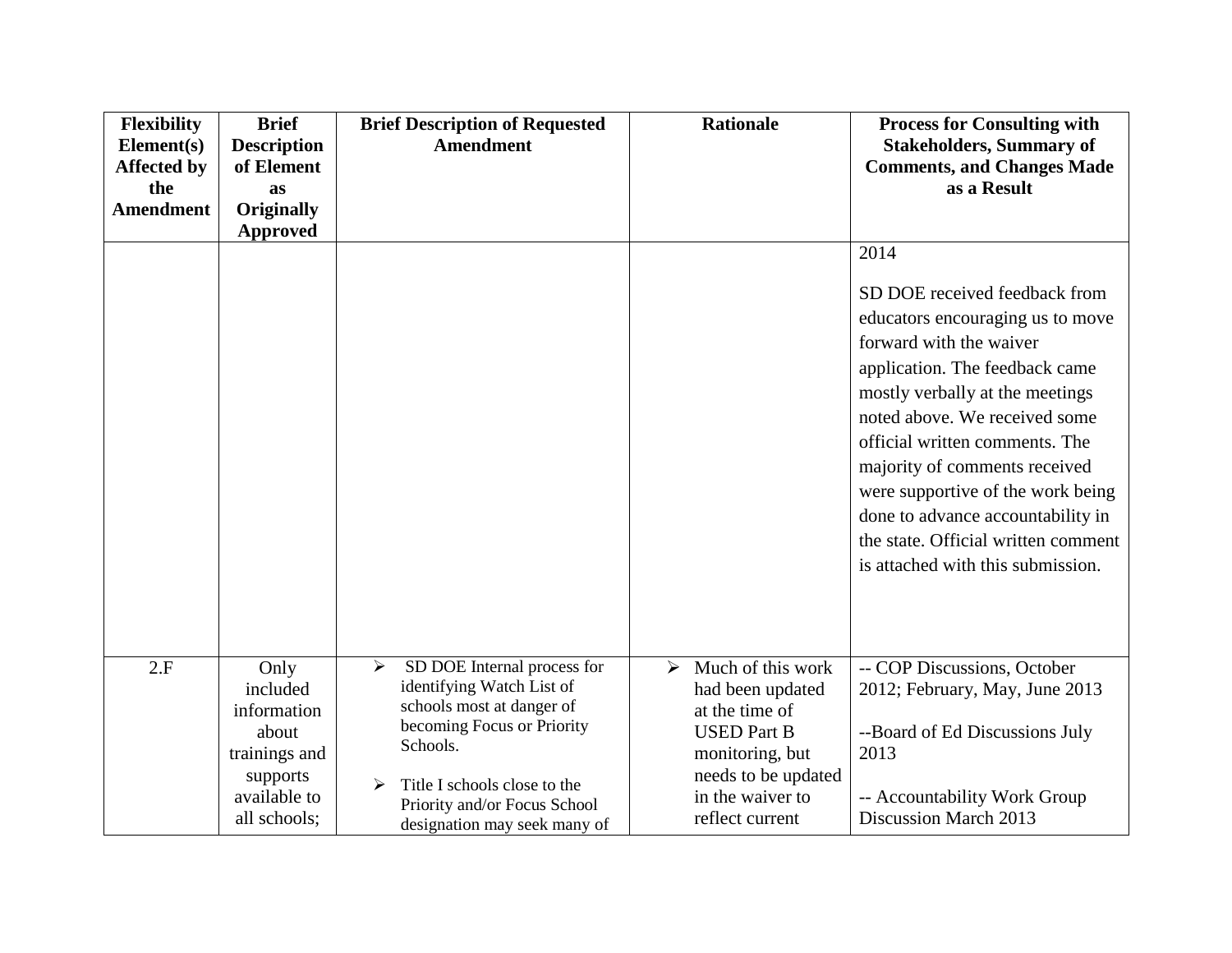| <b>Flexibility</b><br>Element(s)<br><b>Affected by</b><br>the<br><b>Amendment</b> | <b>Brief</b><br><b>Description</b><br>of Element<br>as<br><b>Originally</b><br><b>Approved</b>         | <b>Brief Description of Requested</b><br><b>Amendment</b>                                                                                                                                                                                         | <b>Rationale</b>                                                                                                                                                                                                       | <b>Process for Consulting with</b><br><b>Stakeholders, Summary of</b><br><b>Comments, and Changes Made</b><br>as a Result                                                                                                                                                                                                                                                                                                                                                                                                                 |
|-----------------------------------------------------------------------------------|--------------------------------------------------------------------------------------------------------|---------------------------------------------------------------------------------------------------------------------------------------------------------------------------------------------------------------------------------------------------|------------------------------------------------------------------------------------------------------------------------------------------------------------------------------------------------------------------------|-------------------------------------------------------------------------------------------------------------------------------------------------------------------------------------------------------------------------------------------------------------------------------------------------------------------------------------------------------------------------------------------------------------------------------------------------------------------------------------------------------------------------------------------|
|                                                                                   | no<br>information<br>about<br>targeted<br>supports or<br>monitoring<br>for Other<br>Title I<br>schools | the same supports as Priority<br>and Focus Schools, including<br>data retreats and state-<br>sponsored professional<br>development opportunities.<br>Schools on internal watch list<br>➤<br>may be selected for additional<br>on-site monitoring. | processes.<br>$\blacktriangleright$<br>SDDOE recognizes<br>the need to work<br>more closely with<br>those schools most<br>at risk of becoming<br>Focus and/or<br>Priority schools to<br>address the<br>achievement gap | --E-mailed summary and posted<br>the solicitation for public<br>comment on website, May $1 - 11$ ,<br>2014<br>SD DOE received feedback from<br>educators encouraging us to move<br>forward with the waiver<br>application. The feedback came<br>mostly verbally at the meetings<br>noted above. We received some<br>official written comments. The<br>majority of comments received<br>were supportive of the work being<br>done to advance accountability in<br>the state. Official written comment<br>is attached with this submission. |
| 2.D & 2.E                                                                         | Priority<br>Schools not<br>exiting<br>Priority<br>status after 1                                       | Option for Priority and Focus<br>schools to keep status and not<br>implement next level of<br>interventions if they have made<br>significant gains (closing the                                                                                   | Data shows that there<br>$\blacktriangleright$<br>are instances where<br>Priority and Focus<br>schools can make<br>significant progress,<br>but may still be                                                           | -- Discussion with current Focus<br>schools and SSTs over the course<br>of implementation<br>-- Committee of Practitioners                                                                                                                                                                                                                                                                                                                                                                                                                |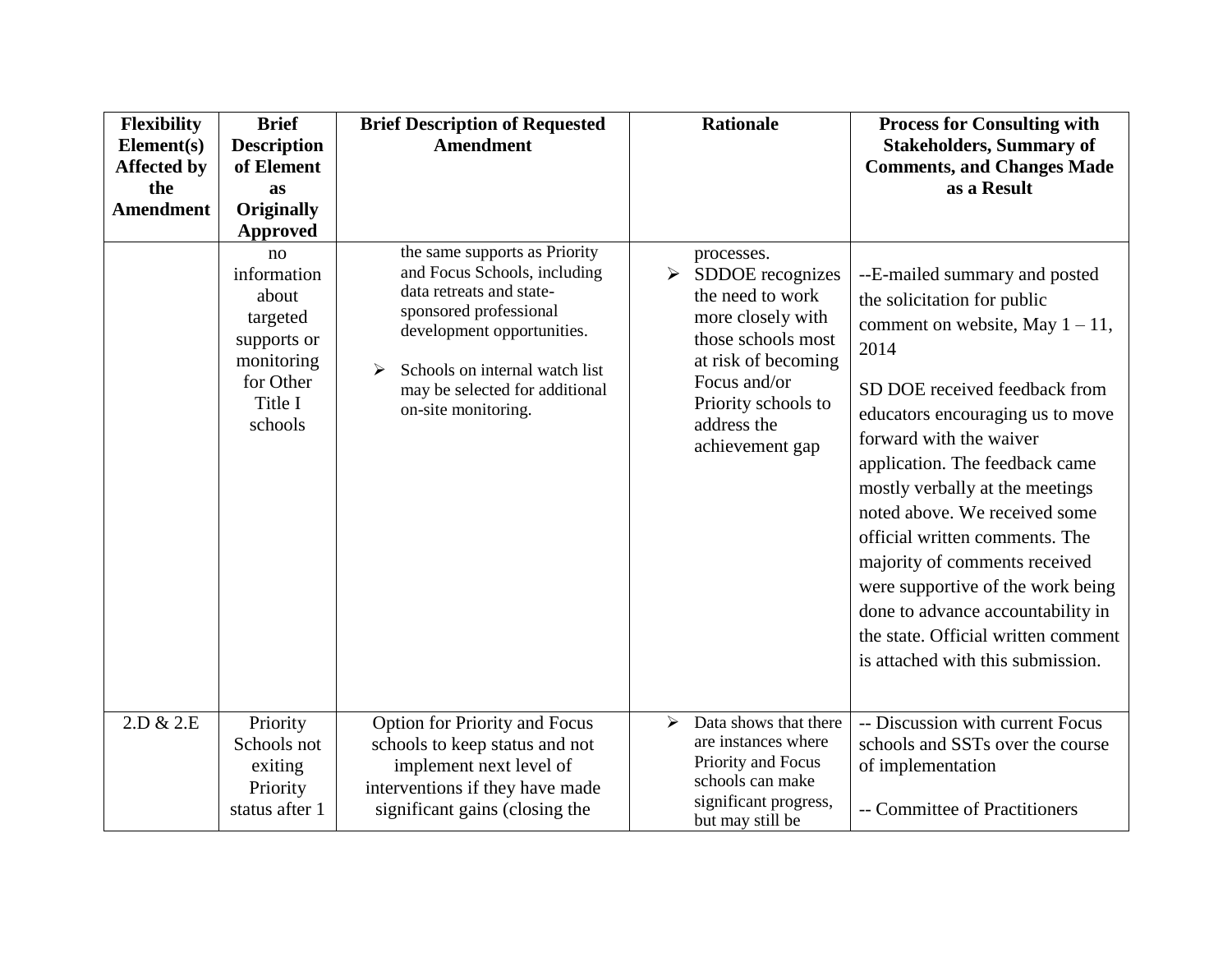| Flexibility        | <b>Brief</b>       | <b>Brief Description of Requested</b> | <b>Rationale</b>                        | <b>Process for Consulting with</b>  |
|--------------------|--------------------|---------------------------------------|-----------------------------------------|-------------------------------------|
| Element(s)         | <b>Description</b> | Amendment                             |                                         | <b>Stakeholders, Summary of</b>     |
| <b>Affected by</b> | of Element         |                                       |                                         | <b>Comments, and Changes Made</b>   |
| the                | as                 |                                       |                                         | as a Result                         |
| <b>Amendment</b>   | <b>Originally</b>  |                                       |                                         |                                     |
|                    | <b>Approved</b>    |                                       |                                         |                                     |
|                    | cycle are          | achievement gap by at least 25%)      | classified as Priority                  | Discussions, October 2012;          |
|                    | forced to          | and monitoring by the SEA indicates   | or Focus Schools. In                    | February, May, June 2013            |
|                    | implement          | that sustainable interventions are    | instances where<br>significant progress |                                     |
|                    | an                 | being faithfully applied              | is made, this allows                    | --Board of Ed Discussions July      |
|                    | intervention       |                                       | SD DOE to continue                      | 2013                                |
|                    | model;<br>Focus    |                                       | to work to support                      | -- Accountability Work Group        |
|                    | schools not        |                                       | schools instead of                      | Discussion March 2013               |
|                    | exiting            |                                       | replacing staff.                        |                                     |
|                    | Focus status       |                                       |                                         | --E-mailed summary and posted       |
|                    | after 3 years      |                                       |                                         | the solicitation for public         |
|                    | become             |                                       |                                         | comment on website, May $1 - 11$ ,  |
|                    | Priority           |                                       |                                         | 2014                                |
|                    | Schools            |                                       |                                         |                                     |
|                    |                    |                                       |                                         | SD DOE received feedback from       |
|                    |                    |                                       |                                         | educators encouraging us to move    |
|                    |                    |                                       |                                         | forward with the waiver             |
|                    |                    |                                       |                                         | application. The feedback came      |
|                    |                    |                                       |                                         | mostly verbally at the meetings     |
|                    |                    |                                       |                                         | noted above. We received some       |
|                    |                    |                                       |                                         | official written comments. The      |
|                    |                    |                                       |                                         | majority of comments received       |
|                    |                    |                                       |                                         | were supportive of the work being   |
|                    |                    |                                       |                                         | done to advance accountability in   |
|                    |                    |                                       |                                         | the state. Official written comment |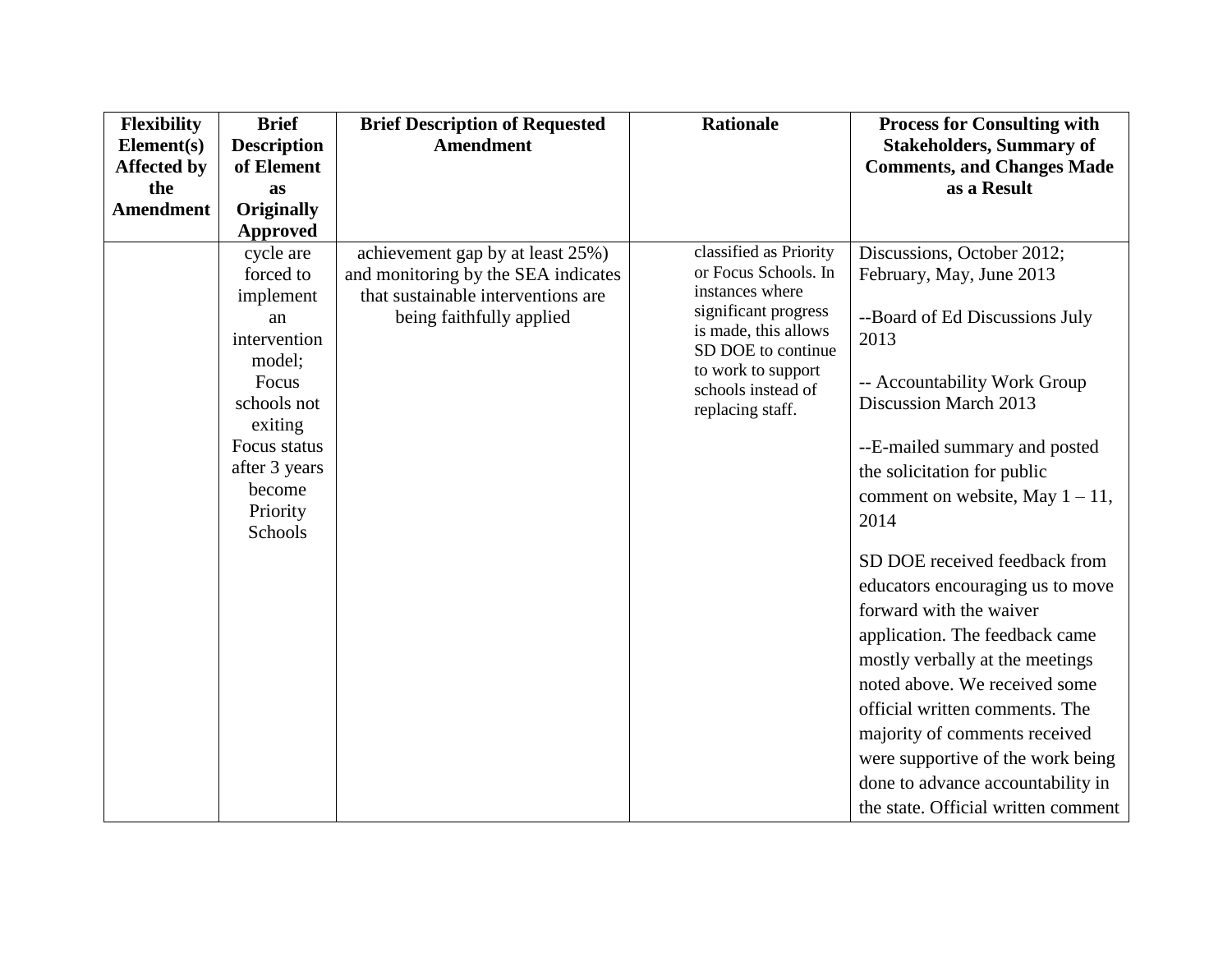| <b>Flexibility</b><br>Element(s) | <b>Brief</b><br><b>Description</b> | <b>Brief Description of Requested</b><br><b>Amendment</b>         | <b>Rationale</b>               | <b>Process for Consulting with</b><br><b>Stakeholders, Summary of</b> |
|----------------------------------|------------------------------------|-------------------------------------------------------------------|--------------------------------|-----------------------------------------------------------------------|
| <b>Affected by</b>               | of Element                         |                                                                   |                                | <b>Comments, and Changes Made</b>                                     |
| the                              | as                                 |                                                                   |                                | as a Result                                                           |
| <b>Amendment</b>                 | <b>Originally</b>                  |                                                                   |                                |                                                                       |
|                                  | Approved                           |                                                                   |                                |                                                                       |
|                                  |                                    |                                                                   |                                | is attached with this submission.                                     |
| 2G                               | Minimal                            | Clarifies process by which SD DOE                                 | Much of this work had          | -- Ongoing Discussions with                                           |
|                                  | information                        | looks at data for all schools                                     | been updated at the time of    | current Focus and Priority schools                                    |
|                                  | included                           | including Focus and Priority schools                              | <b>USED</b> Part B monitoring, | and SSTs                                                              |
|                                  | relating to                        | via: Report Card review process; SD                               | but needs to be updated in     |                                                                       |
|                                  | data analysis                      | LEAP monitoring; SST work and                                     | the waiver to reflect          | -- COP Discussions, October                                           |
|                                  | and                                | monitoring of SST relationships;                                  | current processes.             | 2012; February, May, June 2013                                        |
|                                  | monitoring<br>plans                | <b>Consolidated Application and</b><br>School Needs Analysis data |                                | --Board of Ed Discussions July                                        |
|                                  |                                    |                                                                   |                                | 2013                                                                  |
|                                  |                                    |                                                                   |                                | -- Accountability Work Group<br>Discussion March 2013                 |
|                                  |                                    |                                                                   |                                | --E-mailed summary and posted                                         |
|                                  |                                    |                                                                   |                                | the solicitation for public                                           |
|                                  |                                    |                                                                   |                                | comment on website, May $1 - 11$ ,                                    |
|                                  |                                    |                                                                   |                                | 2014                                                                  |
|                                  |                                    |                                                                   |                                | SD DOE received feedback from                                         |
|                                  |                                    |                                                                   |                                | educators encouraging us to move                                      |
|                                  |                                    |                                                                   |                                | forward with the waiver                                               |
|                                  |                                    |                                                                   |                                | application. The feedback came                                        |
|                                  |                                    |                                                                   |                                | mostly verbally at the meetings                                       |